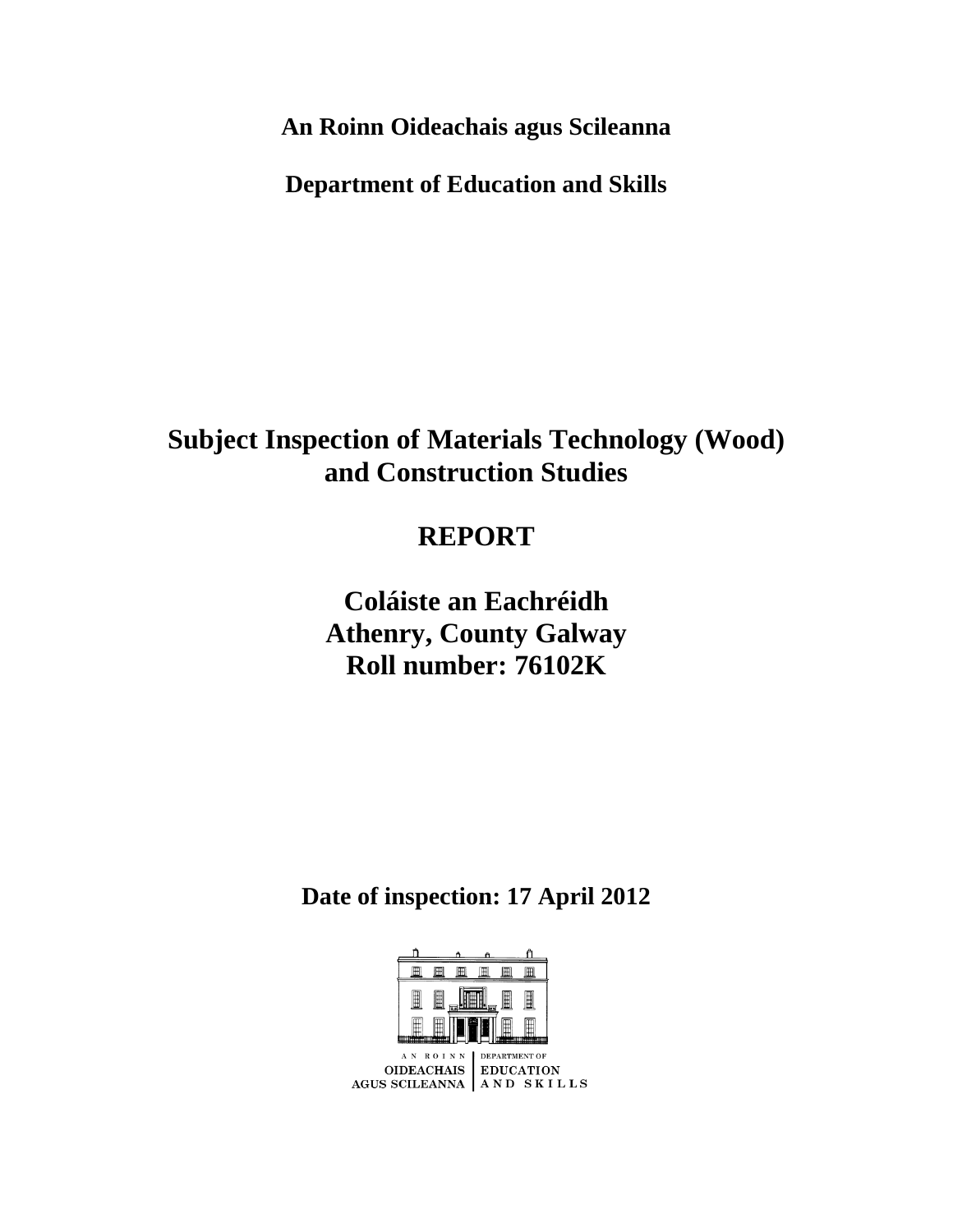### **REPORT**

#### **ON**

## **THE QUALITY OF LEARNING AND TEACHING IN MATERALS TECHNOLOGY (WOOD) AND CONSTRUCTION STUDIES**

**\_\_\_\_\_\_\_\_\_\_\_\_\_\_\_\_\_\_\_\_\_\_\_\_\_\_\_\_\_\_\_\_\_\_\_\_\_\_\_\_\_\_\_\_\_\_\_\_\_\_\_\_\_\_\_\_\_\_\_\_\_\_\_\_\_\_\_\_\_\_\_\_\_\_\_\_\_\_**

#### **INFORMATION ON THE INSPECTION**

| Date of inspection                      | 17 April 2012                                       |
|-----------------------------------------|-----------------------------------------------------|
| <b>Inspection activities undertaken</b> | • Observation of teaching and learning during       |
| • Review of relevant documents          | 6 class periods                                     |
| • Discussion with the principal and the | • Examination of students' work                     |
| subject-teacher                         | • Feedback to the principal and the subject-teacher |
| Interaction with students               |                                                     |

#### **MAIN FINDINGS**

- 1. A high standard of teaching and learning was observed in all the lessons and occasionally an exceptionally high standard, in some aspects of the work.
- 2. The provision of resources for the subjects is good, including equipment, tools and both hardware and software for information technology.
- 3. There are good practices in operation to ease the use of the facilities provided, including the transfer of students between the two separate parts of the school.
- 4. The progress made on providing programmes of work for every group of students is commended.

#### **MAIN RECOMMENDATIONS**

- 5. It is recommended that active teaching methods be further developed, to achieve the highest possible standard in this aspect of teaching and learning.
- 6. Co-operative planning with teachers of other subjects should be further developed.
- 7. As an extra development of the subject-plan, it is recommended that it specify the teaching methodologies, resources, expected learning outcomes and assessment methods to be used to present the respective segments of learning listed in the programmes of work.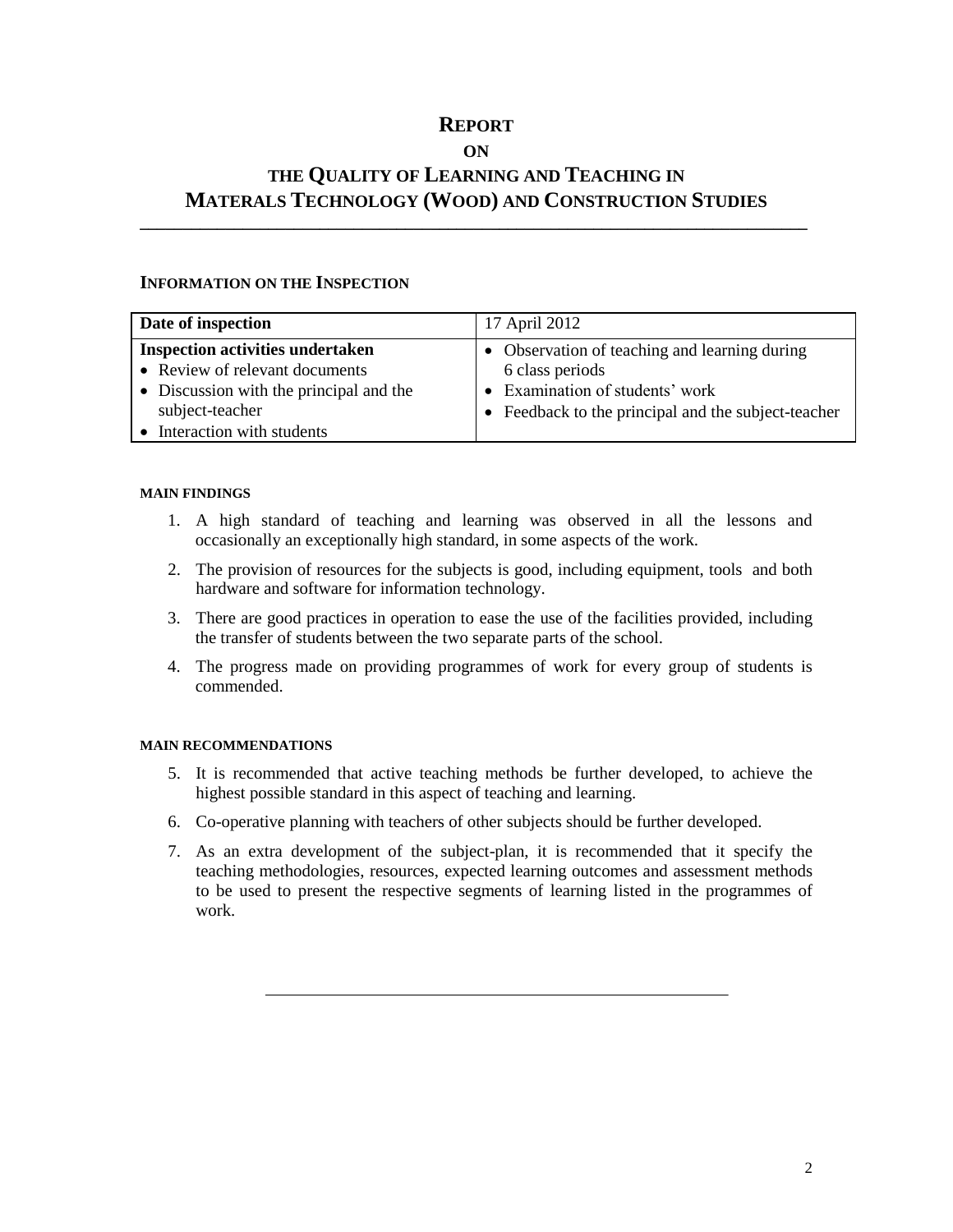#### **INTRODUCTION**

Coláiste an Eachréidh is an Irish-medium postprimary school under the auspices of County Galway Vocational Education Committee. It is a co-educational, multi-denominational school, with 105 students enrolled at the time of the evaluation. From its central location in Athenry, the school serves an extensive catchment area in east Galway. Every student does the Transition Year programme, as part of which a Construction Studies module is offered. The school operates in two separate buildings at present and the students walk from the main building to the Woodwork room for classes in Materials Technology (Wood) (MTW) and in Construction Studies (CS).

#### **TEACHING AND LEARNING**

- In general, the standard of teaching observed was high. Certain aspects of the teaching were excellent, particularly the very effective differentiation in a woodwork drawing class where the visualiser was really well used.
- Good use was made of peer-demonstration to illustrate marking-out and wood processing skills. The students were absorbed in the work and were active during classes. To achieve the highest possible standard in active learning, it is recommended that more use be made of group-work, to develop more independent-learning opportunities for the students.
- Management in the classrooms was very good. Set routines helped the organisation of classes, for example they facilitated the movement of students to and from the woodwork room, which is on a separate site from the main school-building; routines also facilitated the distribution and collection of students' work and of equipment. This aspect of management helped to promote a good learning environment.
- Good use was made of the layout of the drawing room, in particular, to facilitate student learning. In this room, the desks were arranged in a half-square with a line of four desks inside. This layout worked well, in having all the students close to the screens and to the whiteboard, and in facilitating the organisation of the students in groups. Student activities at their own benches in the woodwork room were well organised.
- Interpersonal relationships, between teacher and students and among the students themselves, were polite and positive. These relationships helped to create a good environment, conducive to student learning.
- Assessment was appropriately integrated into teaching and learning. The teacher kept a close eye on student progress during lessons. Homework, copybooks and practical work are regularly assessed. Monthly progress reports are provided, and the results of continuous assessment are taken into account when school-reports on Christmas- and summer-tests are being completed.
- Irish was the language of instruction and communication in all the lessons observed. Specific terminology was integrated smoothly into students' vocabulary and they had made significant progress in using the specific language of the subjects. To build on the standard of literacy already achieved by the students, strategies should be developed to promote their written literacy. The display of specific language and terminology in the learning environment should be augmented as part of this strategic development.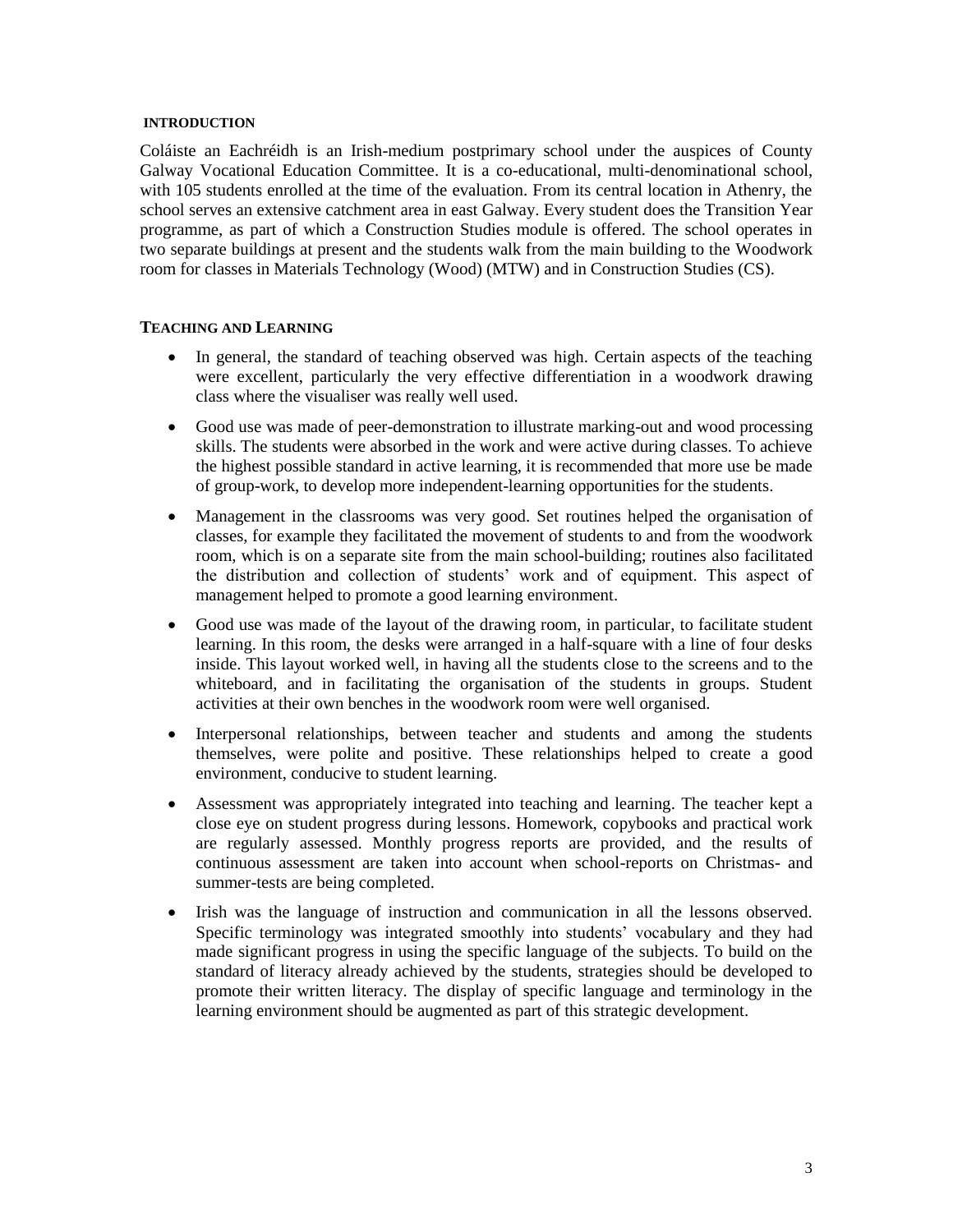#### **SUBJECT PROVISION AND WHOLE SCHOOL SUPPORT**

- There is a fair and effective system in operation regarding students' choice of MTW as a subject for study in junior cycle. The students make an initial subject-choice before starting classes in the school. Then all students are given a flavour of every subject at the beginning of first year. At the autumn mid-term break, the students make a choice, with guidance and advice from the teaching staff, taking account of their own experience of the subjects.
- In senior cycle, students are offered an open choice of subjects and choice bands are generated, based on student choices as far as possible. Students' experience in Transition Year enhances the support available to them in making subject choices for the Leaving Certificate course. Good practice is followed regarding gender balance in subject selection and, as a result, the proportion of girls studying these subjects is increasing.
- The timetable supports good teaching of the subjects. The allocation of time is sufficient to cover the respective syllabuses. Double class-periods are provided for every classgroup, an arrangement which facilitates the completion of their practical work.
- An assessment system for the whole school is well developed and provided in printed form for the school community. The subject department observes the assessment policy of the school. At a year-end ceremony, prizes are awarded for the best design project for Junior Certificate and for Leaving Certificate. This recognition helps student learning as part of the positive assessment system which has been developed in the school.
- The school supports the teaching of the subjects by providing equipment, tools, wood, other materials and teaching resources, at the request of the subject-department. Good management facilitates the correct use of facilities, including management of the transfer from one school-building to the other. The use of information and communication technology for the subjects has been well developed.

#### **PLANNING AND PREPARATION**

- The amount of work done on developing work-programmes for every class-group is commended. As the next step in the development of the MTW subject-plan, it is recommended that the following would be specified for the segments of learning listed in the programmes of work: the learning outcomes expected, the teaching methodologies to be used, the teaching resources to be used, and the assessment methods to be employed. It is considered that a tabular layout would best suit the recording of this data in the subjectplan.
- To take full advantage of co-operative planning for the subject-department, the amount of such planning undertaken with teachers of other subjects should be further developed. Co-operative planning is really helpful, especially when teachers share methodologies and strategies that they themselves have found effective. In subjects with common elements, for example practical project-work, student design-work and creative work, there are many advantages to be derived from co-operative planning. The development of literacy skills is a common aspect of every subject. It would be worthwhile for the teachers taking part in this co-operative planning to rotate the role of co-ordinator among them.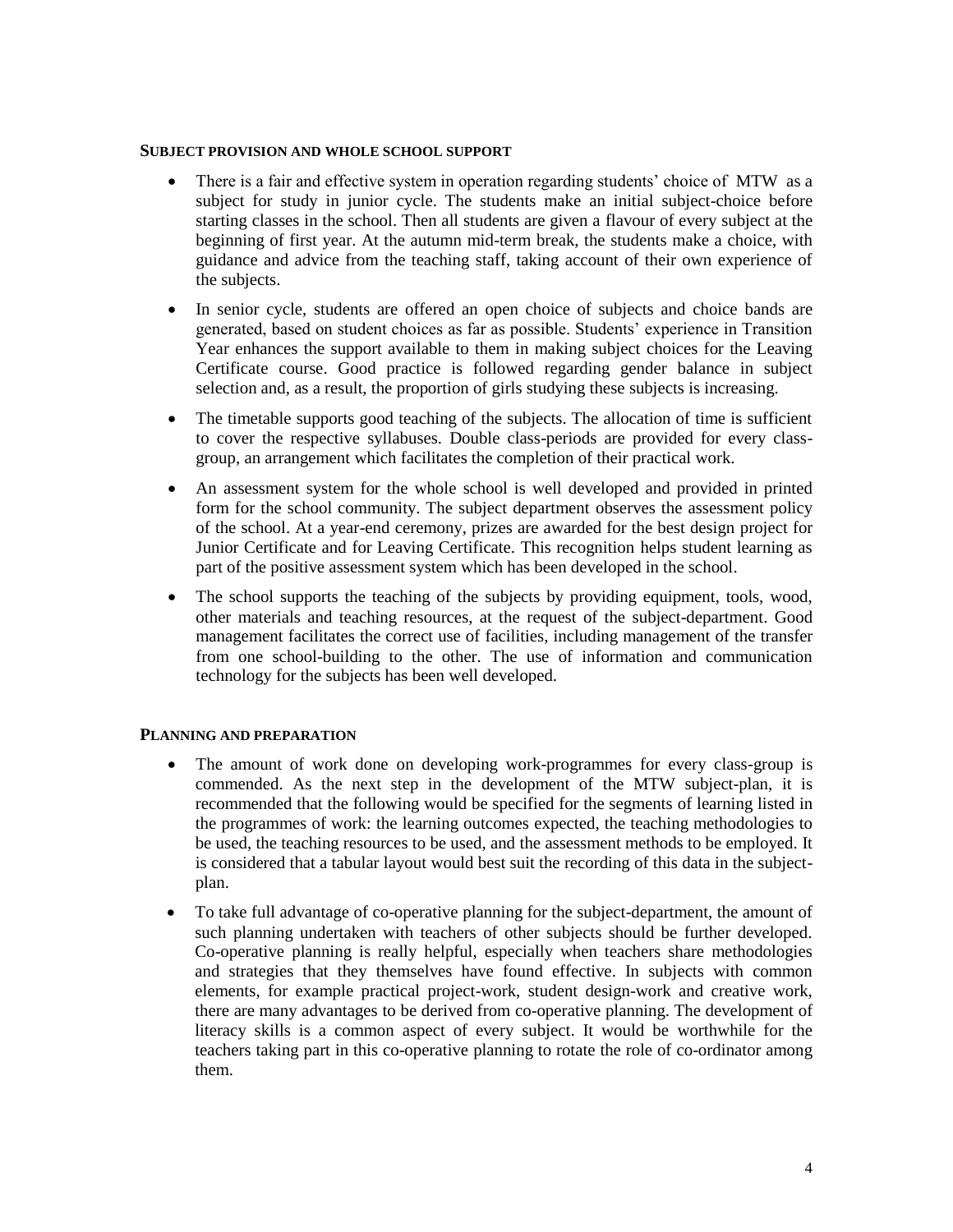- A high standard of individual planning was observed in all classes. The planning was quite specific, with all materials and equipment readily available to the students. The lessons were well structured. To improve standards even further, it would be worth sharing with the students, at the outset of each lesson, the learning outcomes expected of that lesson, and then reviewing those outcomes at lesson's end.
- The recording and reporting systems are working well in the subject-department. An appropriate record is kept of work done and of student progress. The students get regular feedback on their results from their teacher. Feedback is made available to the parents through school-reports and at parent-teacher meetings. There is an appropriate emphasis on the use of school-diaries as a means of promoting communication between teachers and parents.

The draft findings and recommendations arising out of this evaluation were discussed with the principal and the subject teacher at the conclusion of the evaluation.

The board of management of the school was given an opportunity to comment in writing on the findings and recommendations of the report, and the response of the board will be found in the appendix of this report.

*Published March 2013*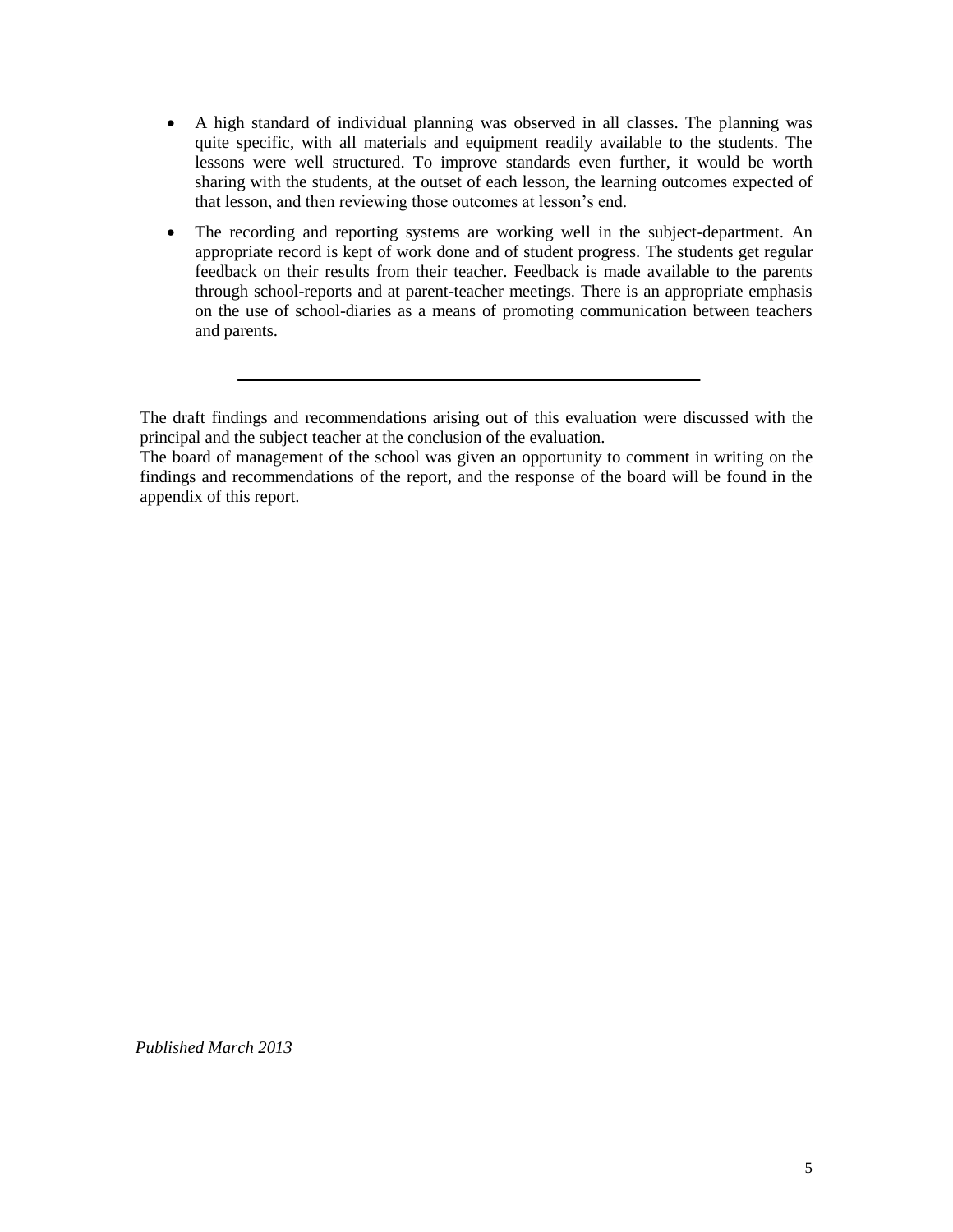# **Appendix**

**SCHOOL RESPONSE TO THE REPORT**

**Submitted by the Board of Management**